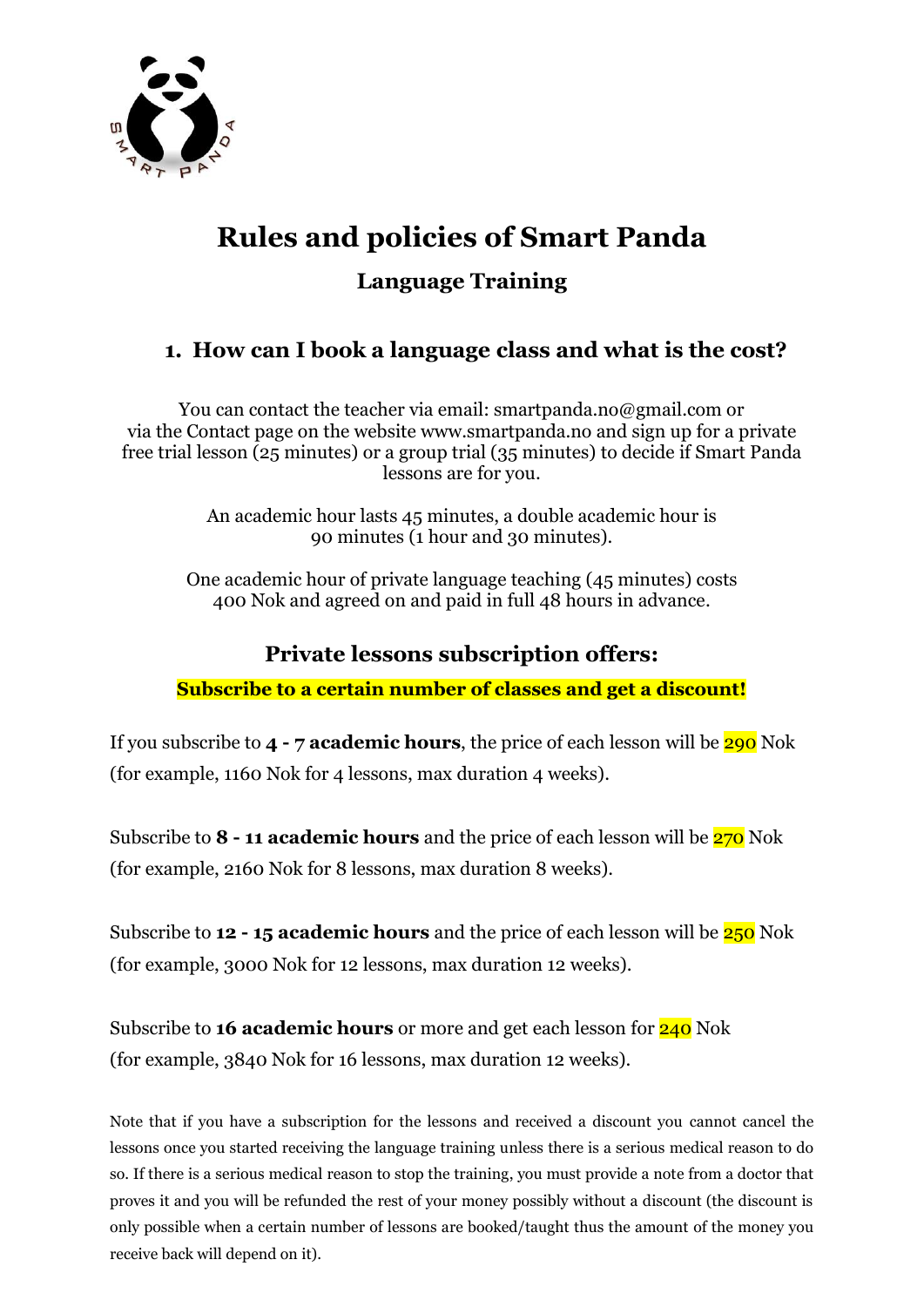#### **Group lessons:**

**There are intensive group lessons available, please check our website www.smartpanda.no for the updated information on the prices, duration and the levels of language courses.** Alternatively, you can create your private study group and receive the lessons at the preferred pace and level.

#### **Private Group lessons subscription offers:**

#### **Create your own private group and get a discount!**

• A private group for  $\frac{2 \text{ students}}{2 \text{ is for } 6400 \text{ Nok}}$ (3200 Nok per person for 16 lessons).

- A private group of 3 students is for 8400 Nok  $(2800)$  Nok per person for 16 lessons).
- A private group of 4 students is for 9600 Nok  $(2400)$  Nok per person for 16 lessons).
- A private group of  $\frac{5}{5}$  students is for 10.000 Nok  $(2000)$  Nok per person for 16 lessons).
- A private group of  $\overline{6}$  students is for 10.800 Nok  $(1800)$  Nok per person for 16 lessons).

Each **group lesson** must be a double lesson minimum (**90 min.**), the group can have as many double lessons per week as the students wish, a minimum of one double lesson per week is required. The group can receive a **free 35 min**. language lesson to decide if Smart Panda lessons are for them.

#### **In case of a self-created group the invoice should be paid in full via a single transfer.**

A self-created group can transfer two classes per subscription with no loss if everyone in the group agrees, as long as the teacher is informed about the transferral of the class at least 48 hours before the class starts.

If there is an individual in the group that cannot make it to the class, the class will sadly be lost for that person.

If the group wants to transfer the class to the next month less than 48 hours before the class starts or more than 2 times per subscription, Smart Panda keeps 50% of the class value. If no one shows up to the class that class is sadly lost for the group.

Note that if you have a group subscription for the lessons you cannot cancel the lessons once you started receiving the language training unless there is a serious medical reason to do so.

If there is a serious medical reason to stop the training you must provide a note from a doctor that proves it and you will be refunded the rest of your money without a discount (the discount is only possible when a student attends all of the group lessons, if not – the cost of each class taken is considered to be 400 Nok and the rest will be paid back to the student).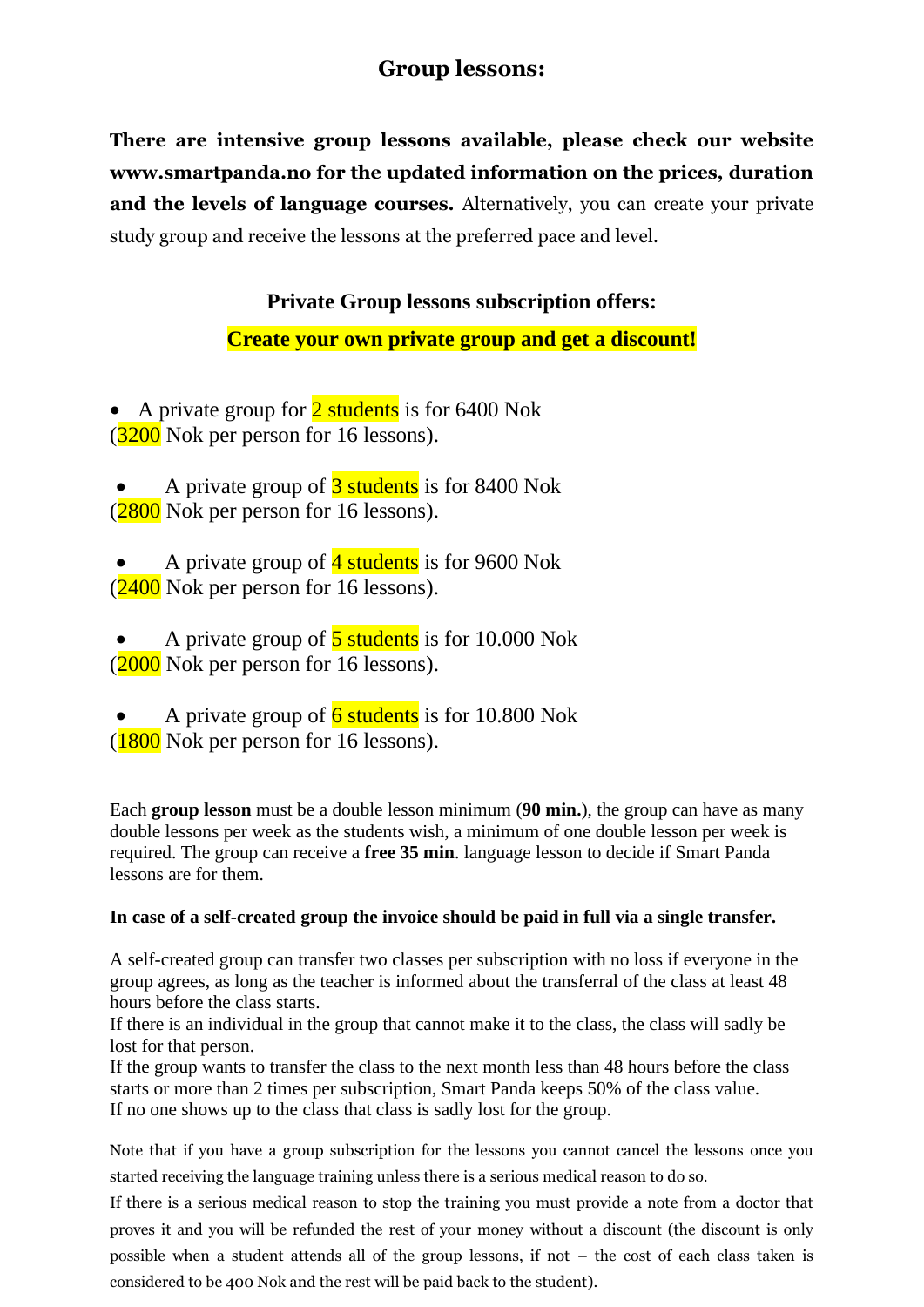#### **2. Cancellation policy, late arrivals, late payments.**

#### **Private lessons**

It is not possible to cancel a prepaid private class; however, you can transfer the class once to another hour or day without losing your payment if you inform the teacher at least 48 hours before the class starts.

If you fail to give the teacher a notice 48 hours in advance, this will result in a 50% loss of the payment for the class.

If you have a subscription, you can transfer a class once per month to another hour or day without losing your payment if you inform the teacher at least 48 hours before the class starts.

If you have a subscription and would like to transfer a class/classes more than once per month, as long as you inform the teacher 48 hours before the class starts, you can keep 50% of the payment for the class/classes. If you fail to give the teacher a notice 48 hours in advance it will result in a 100% loss of the payment for the class/classes.

If you do not show up for the class, it will result in a 100% loss of the payment for the class.

#### **Private Group lessons**

A self-created group only can transfer two classes per subscription with no loss if everyone in the group agrees, as long as the teacher is informed about the transferral at least 48 hours before the class starts.

If there is an individual in the group that cannot make it to the class, the class will sadly be lost for that person.

If the group wants to transfer the class to the next month less than 48 hours before the class starts or more than 2 times per subscription, Smart Panda keeps 50% of the class value.

If no one shows up to the class that class is sadly lost for the group.

#### **Open Group lessons**

There is sadly no possibility to transfer or cancel a class/classes in an open group. We however encourage the students to let the teacher know when they are not going to show up for a class so that the teacher doesn't spend time to try to contact the student.